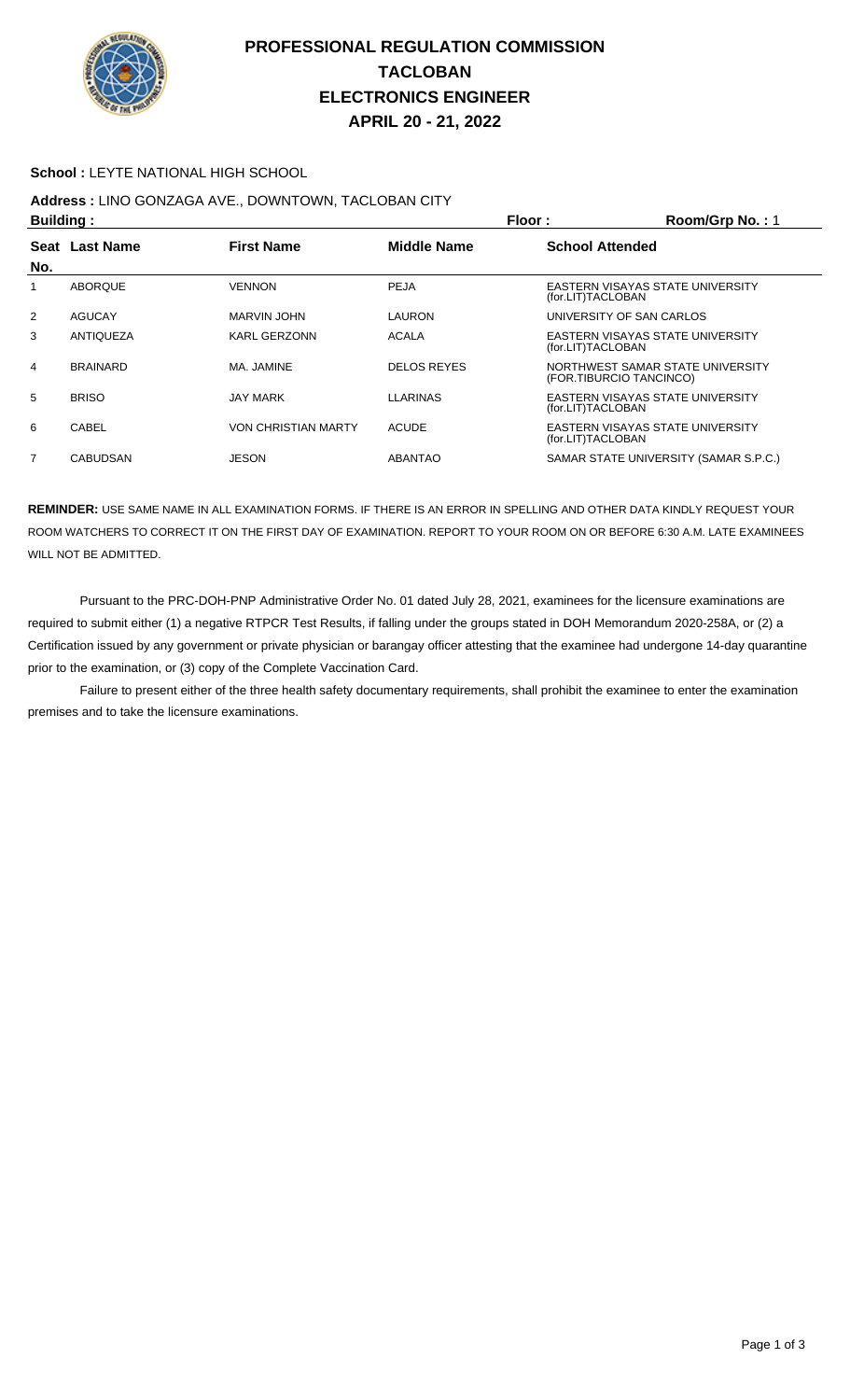

## **PROFESSIONAL REGULATION COMMISSION TACLOBAN ELECTRONICS ENGINEER APRIL 20 - 21, 2022**

#### **School :** LEYTE NATIONAL HIGH SCHOOL

# **Address :** LINO GONZAGA AVE., DOWNTOWN, TACLOBAN CITY

| <b>Building:</b> |                                       |                       |                    | Floor:<br>Room/Grp No.: 2 |                                         |  |
|------------------|---------------------------------------|-----------------------|--------------------|---------------------------|-----------------------------------------|--|
| Seat             | <b>Last Name</b><br><b>First Name</b> |                       | <b>Middle Name</b> |                           | <b>School Attended</b>                  |  |
| No.              |                                       |                       |                    |                           |                                         |  |
|                  | <b>CEBLANO</b>                        | <b>NICKO</b>          | <b>TANIÑAS</b>     | (for.LIT)TACLOBAN         | <b>EASTERN VISAYAS STATE UNIVERSITY</b> |  |
| $\overline{2}$   | <b>DICHE</b>                          | <b>NEIL CHRISTIAN</b> | <b>CABADOR</b>     | (FOR.TIBURCIO TANCINCO)   | NORTHWEST SAMAR STATE UNIVERSITY        |  |
| 3                | <b>DOCENA</b>                         | <b>JOSE VINCENT</b>   | <b>IRASGA</b>      | (for.LIT)TACLOBAN         | EASTERN VISAYAS STATE UNIVERSITY        |  |
| 4                | GO                                    | EIDERF JOHN           | <b>CLOR</b>        | (for.LIT)TACLOBAN         | EASTERN VISAYAS STATE UNIVERSITY        |  |
| 5                | <b>JAVIER</b>                         | ABIGAIL JULIA         | CRUZ DELA          | <b>CITY</b>               | MINDANAO STATE UNIVERSITY-GEN. SANTOS   |  |
| 6                | LABAY                                 | <b>REYNANTE</b>       | CABANACAN          |                           | SAMAR STATE UNIVERSITY (SAMAR S.P.C.)   |  |
| 7                | LIROM                                 | <b>JEFF ANTHONY</b>   | <b>MACARIOLA</b>   | (for.LIT)TACLOBAN         | EASTERN VISAYAS STATE UNIVERSITY        |  |

**REMINDER:** USE SAME NAME IN ALL EXAMINATION FORMS. IF THERE IS AN ERROR IN SPELLING AND OTHER DATA KINDLY REQUEST YOUR ROOM WATCHERS TO CORRECT IT ON THE FIRST DAY OF EXAMINATION. REPORT TO YOUR ROOM ON OR BEFORE 6:30 A.M. LATE EXAMINEES WILL NOT BE ADMITTED.

 Pursuant to the PRC-DOH-PNP Administrative Order No. 01 dated July 28, 2021, examinees for the licensure examinations are required to submit either (1) a negative RTPCR Test Results, if falling under the groups stated in DOH Memorandum 2020-258A, or (2) a Certification issued by any government or private physician or barangay officer attesting that the examinee had undergone 14-day quarantine prior to the examination, or (3) copy of the Complete Vaccination Card.

 Failure to present either of the three health safety documentary requirements, shall prohibit the examinee to enter the examination premises and to take the licensure examinations.